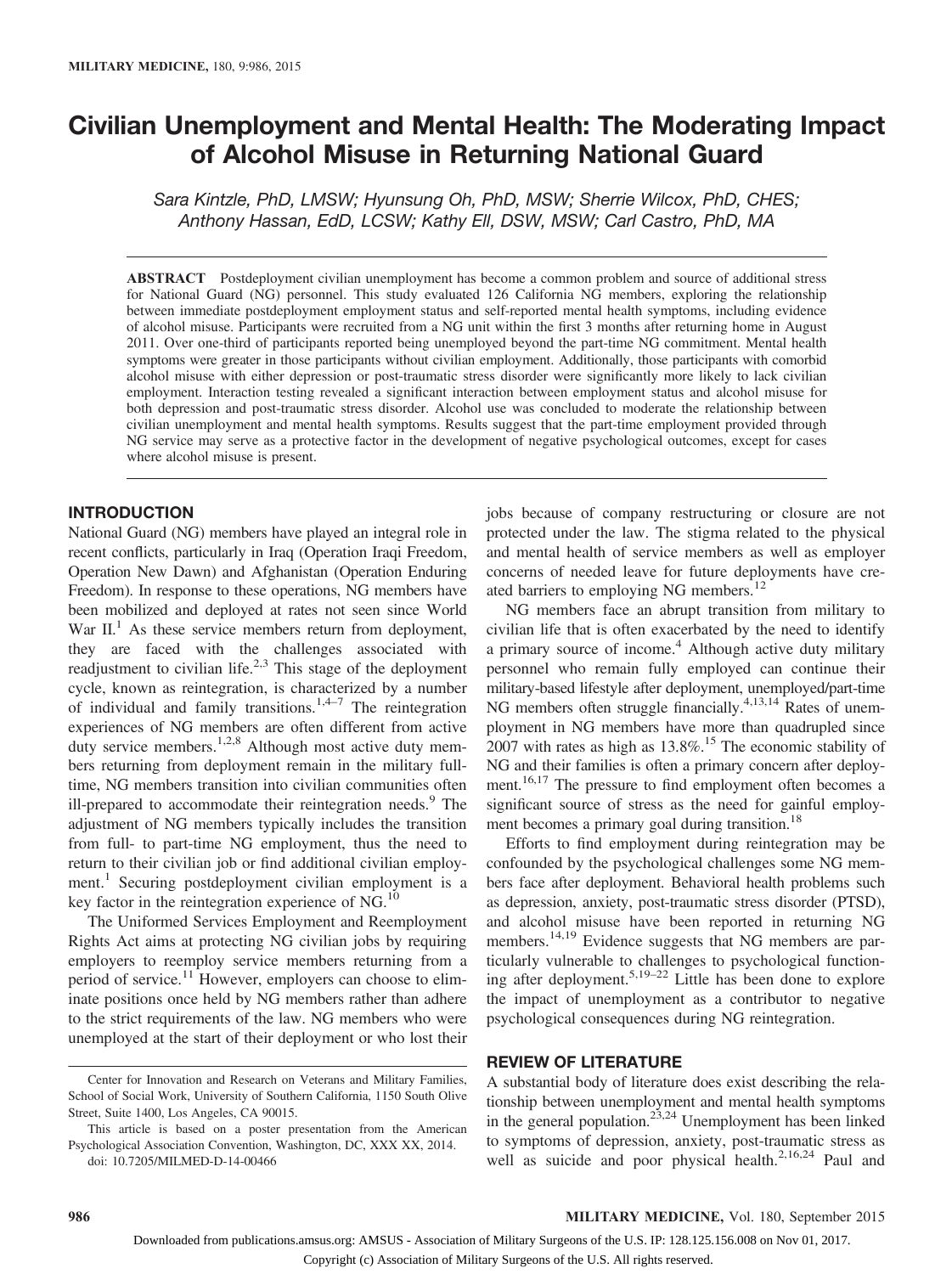Moser<sup>25</sup> conducted a meta-analysis summarizing the results of 237 cross-sectional studies exploring the impact of unemployment on psychological functioning. Research compared the mental health of unemployed individuals with an employed study group. Results of the meta-analysis demonstrated significantly lower levels of psychological health in the unemployed group as defined by symptoms of distress, anxiety, depression, psychosomatic symptoms, subjective well-being, and self-esteem. In a separate meta-analysis, authors' summarized the results of 64 longitudinal employment studies and found a significant distress increase during unemployment. These findings were consistent with an earlier meta-analysis.<sup>23</sup>

Despite the empirical support for the association between physical and psychological health and unemployment, caveats are necessary before extrapolating such general population findings to NG members. First, NG members are not unemployed. Although NG members lose active duty status after returning from deployment, they are still members of the NG and receive drill pay. NG members might also receive health insurance through the Veterans Affairs (VA) during reintegration. Second, NG members might be suffering from physical and psychological health issues related to military deployment that interfere with their ability to obtain post deployment employment. Riviere et  $al<sup>22</sup>$  explored the impact of unemployment on mental health symptoms in a sample of 4,034 NG members at 3 and 12 months postdeployment. Authors examined the relationship between financial hardship and job loss, and the development of depression and PTSD. Findings demonstrated an association between both unemployment and subjective financial hardship with negative psychological outcomes (depression and PTSD) at both 3 and 12 (PTSD) months. Similar results have been reported in samples of Vietnam Veterans.<sup>26,27</sup>

The link between unemployment and alcohol misuse is mixed. Although some research has demonstrated a significant relationship between alcohol misuse and unemployment, others have failed to show such an association.<sup>28,29</sup> A recent study on over 14,000 individuals living in the United States demonstrated a significant positive relationship between job loss and alcohol use in terms of daily consumption, binge drinking, and the probability of a substance misuse diagnosis.<sup>30</sup> Authors concluded unemployment to be a risk factor for alcohol misuse.

Widely prevalent alcohol misuse may also compromise the overall well-being of NG members during and after reintegration. Rates of alcohol misuse in the military population are higher than that of the general population.<sup>31,32</sup> A study from the Armed Forces Health Surveillance Center (2011, p.  $1)^{33}$  reported "sharp increases" in the "numbers and rates of incident alcohol related diagnoses and alcohol related encounters" among active duty military personnel, particularly since 2007. Research has demonstrated variability in rates of alcohol misuse in post-9/11 Veterans.<sup>14,21,31,34</sup> Eisen et al $^{31}$  reported alcohol misuse in 39% of a national sample

of 596 Operation Enduring Freedom/Operation Iraqi Freedom Veterans. In a study of over 21,000 Reserve or NG service members with combat exposure, Jacobson et  $al<sup>14</sup>$  found rates of heavy weekly drinking, binge drinking, and alcoholrelated problems to be 9.0%, 53.6%, and 15.2%, respectively. Authors compared Reserve and NG personnel who had been deployed with nondeployed personnel and found those with deployments were significantly more likely to experience new-onset heavy weekly drinking, binge drinking, and alcohol-related problems.

The mental health challenges often faced by NG members are well-documented within the literature, as are the prevalence of comorbidities of alcohol misuse and psychological health symptoms. In a large study of postcombat active duty and NG service members, Thomas et  $al<sup>19</sup>$  reported rates of PTSD ranging from 21% to 31% and rates of depression ranging from 11.5% to 16% 3 months after deployment. Findings indicated significant increases in symptoms from 3 to 12 months, with larger increases observed in NG participants. Authors also reported high comorbidity of mental health symptoms and alcohol misuse. Fifty percent of soldiers who screened positive for depression or PTSD also met the criteria for alcohol misuse. Mental health disorders such as depression, anxiety disorder, and PTSD often co-occur with alcohol misuse.<sup>14</sup> Seal et al<sup>34</sup> found NG and reservists with depression, anxiety disorders, or PTSD were 3.61, 2.10, and 4.01 times as likely to be diagnosed with alcohol-related disorders, respectively, when the prevalence of the alcohol-related disorder was compared with that of NG and reservists without any mental health diagnosis. A dose–response relationship between the number of comorbid mental health symptoms and alcohol misuse was also observed among NG and reservists who used VA health care facilities. Specifically, Veterans with more than two diagnosed mental health disorders were 1.98 times more likely to have an alcohol-related diagnosis compared with those with only one comorbid mental health disorder,  $34$ a higher comorbidity than that of active duty personnel.<sup>14</sup>

The purpose of this study was to examine the relationship between unemployment and mental health symptoms as well as the moderating impact of alcohol misuse in reintegrating NG. To guide these examinations, the following hypotheses were developed:

- (1) NG members without civilian employment will report greater mental health symptoms of depression, anxiety, and PTSD.
- (2) Alcohol misuse will moderate the relationship between unemployment and the mental health symptoms of depression, anxiety and PTSD.

# METHOD

## Participants and Procedures

This research is part of a pilot study examining the impact of reintegration skills training on NG members postdeployment

## MILITARY MEDICINE, Vol. 180, September 2015 987

Downloaded from publications.amsus.org: AMSUS - Association of Military Surgeons of the U.S. IP: 128.125.156.008 on Nov 01, 2017. Copyright (c) Association of Military Surgeons of the U.S. All rights reserved.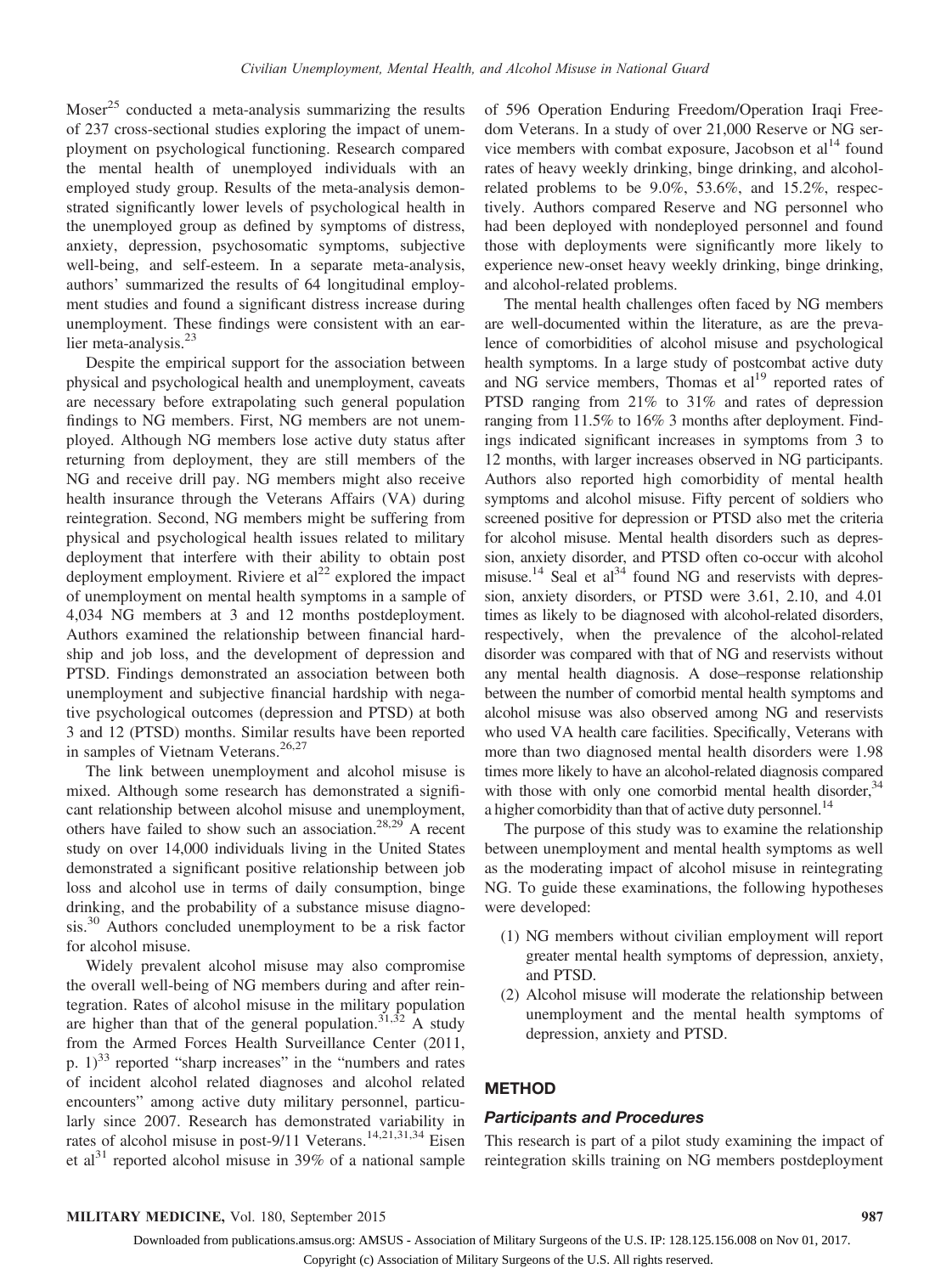transition. Nonrandom convenience sampling was conducted within a deployed Army NG aviation battalion whose unit members totaled approximately 300. Participant recruitment took place in August 2011 at the unit postdeployment decompression site where potential participants were invited to participate in the study. From the unit, 126 NG agreed to take part yielding a participation rate of 42%, which is a typical response rate for unit-based assessments.<sup>35</sup> Data were collected through self-administered paper assessments, distributed by mail and in person, as well as through an online data collection program (i.e., Qualtrics). Assessments were completed on a rolling basis within 3 months of returning home from deployment and took approximately 45 minutes to complete. The majority of participants completed assessments approximately 60 to 75 days after their return. Participants received a \$15 gift card after completion. Data collection procedures were reviewed and approved by the [university] institutional review board.

## Measures

## Demographics and Employment Status

Basic demographic characteristics such as age, marital status, and race/ethnicity were collected. Employment status was assessed using a yes/no question: "Are you currently unemployed?"

## Combat Exposure

Combat exposure was measured using the combat experiences subscale of the Deployment Risk and Resilience Inventory.36,37 The 15-item scale measures exposure to combatrelated circumstance such as being or witnessing an attack, being fired on, and firing a weapon. Sample items include "I personally witnessed someone from my unit or an ally being seriously wounded or killed and I was exposed to hostile incoming fire." Responses are measured on a scale ranging from 1 (never) to 6 (daily or almost daily). In a validation study, combat exposure subscale demonstrated adequate internal consistency level and moderate evidence for criterion validity.<sup>36</sup> The Cronbach's α in this sample was 0.84.

### Depressive Symptoms

Depressive symptoms were assessed with Patient Health Questionaire-9 (PHQ-9). The PHQ-9 assesses the frequency with which respondents have been bothered by nine depressive symptoms, items include "interest in doing things and feeling down, depressed, or hopeless." The PHQ-9 also includes an item assessing suicidal ideation. If the respondents indicated any positive answer to the suicidal ideation question, the research team initiated a Suicide Prevention Protocol, which included immediate counseling by a licensed psychiatrist or clinical social worker during the in person training and crisis intervention resources during online assessments. Reponses to the items range from 0 (not at all) to 3 (nearly every day). Total score range was from 0 to 27, and the cutoff for clinical depression was  $10^{38}$  The internal consistency of the PHQ-9 has been found to be good ( $\alpha$  = 0.86–0.89).<sup>38</sup> The Cronbach's  $\alpha$  in this sample was .84.

## Anxiety Symptoms

Anxiety symptoms were measured with the Generalized Anxiety Disorder-7 (GAD- $7^{39}$ ) form. The GAD-7 assesses how often respondents were bothered by anxiety symptoms, including "feeling nervous anxiety or on edge, not being able to stop or control worrying, and feeling afraid as if something awful might happen." Response options ranged from "not at all" (0) to "nearly every day" (3), and the total score range was from 0 to 21. The GAD-7 has been found to have good internal consistency ( $\alpha$  = 0.92) and test–retest reliability  $(0.83^{39})$ . When the cutoff for clinical diagnosis was set to 10, the sensitivity and specificity were 0.89 and 0.82, respectively.<sup>39</sup> The reliability of the GAD-7 in this sample was  $\alpha = 0.92$ .

## PTSD Symptoms

PTSD symptoms were assessed using the 17-item PTSD Checklist—Military Version (PCL-M). The PCL-M contains the criteria for PTSD diagnosis by the Diagnostic and Statistical Manual of Mental Disorders—Fourth Edition.<sup>40</sup> We assessed the extent to which respondents had been presenting with PTSD symptoms in the past 3 months. The response options ranged from (1) "not at all" (5) to "extreme"; the total score range was from 17 to 85. In some studies, a score of 50 or higher indicated probable PTSD diagnosis.<sup>35,40,41</sup> The Cronbach's  $\alpha$  in this sample was 0.95.

#### Alcohol Misuse

The CAGE questionnaire was used determine participants' levels of alcohol misuse.<sup>42</sup> The CAGE consists of four questions assessing alcohol consumption. Responses include "yes" (scored as 1) or "no" (scored as 0) and possible scores range from 0 to 4. Higher scores indicate alcohol problems and a total score of 2 or great is considered clinically significant.<sup>42</sup> Clinical studies on the CAGE have demonstrated good internal consistency ( $\alpha = 0.80{\text -}0.95$ ) and reliability for use in diverse sample populations.<sup>43–45</sup> The Cronbach's  $\alpha$  in this sample was 0.54. Reliabilities in this range are consistent with other literature in which the CAGE is used to assess alcohol use in nonprimary care patients.<sup>46</sup>

## Analysis Plan

Data analyses were conducted with SPSS version 17. Descriptive statistics were reported for all study variables. Chi-square tests were conducted to evaluate statistically significant associations. To take into account the effect of confounders in the associations, ordinary least squares regression with interaction terms between alcohol misuse and employment status were used.47 A series of analyses with different sets of variables with confounders were conducted with the MODPROBE macro.<sup>48</sup>

Copyright (c) Association of Military Surgeons of the U.S. All rights reserved.

Downloaded from publications.amsus.org: AMSUS - Association of Military Surgeons of the U.S. IP: 128.125.156.008 on Nov 01, 2017.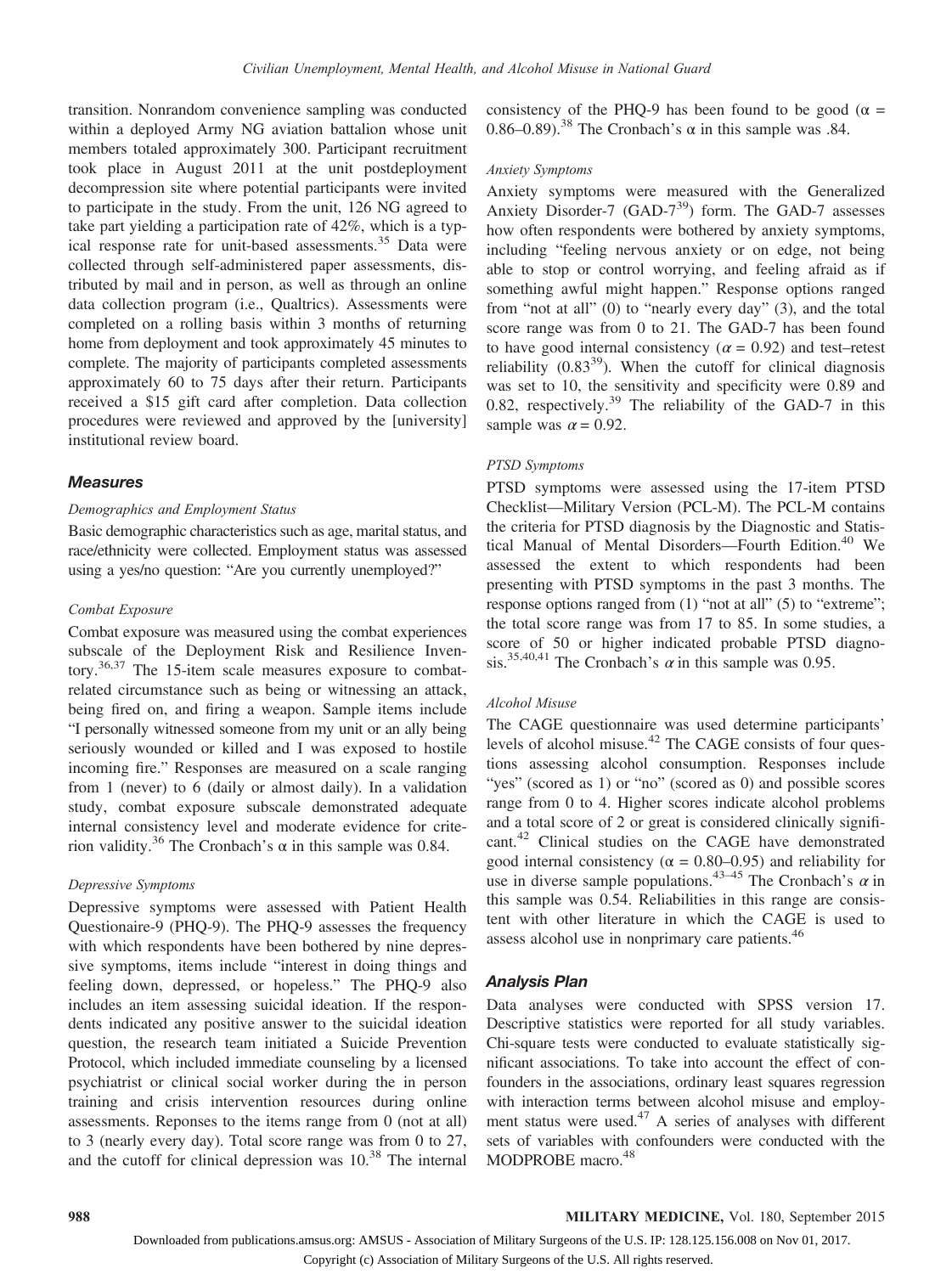|                                        | <b>Missing Cases</b> | Employed, 76 (60.8%) | Unemployed, 49 (39.2%) | $\boldsymbol{p}$ |
|----------------------------------------|----------------------|----------------------|------------------------|------------------|
| Gender                                 |                      |                      |                        |                  |
| Male                                   | $14(11.1\%)$         | 62 $(62.6\%)$        | 37 (37.4%)             | 0.10             |
| Female                                 |                      | $8(61.5\%)$          | 5(38.5%)               |                  |
| Hispanic <sup><math>a</math></sup>     |                      |                      |                        |                  |
| Yes                                    | $1(0.8\%)$           | 40 $(63.5\%)$        | 23(36.5%)              | 0.53             |
| N <sub>0</sub>                         |                      | 36 $(58.1\%)$        | 26 (41.9%)             |                  |
| Education $b$                          |                      |                      |                        |                  |
| Less Than College Degree               |                      | 36 (54.5%)           | 30 $(45.5\%)$          | 0.17             |
| Some College or Graduate               | $14(11.1\%)$         | $31(67.4\%)$         | 15(32.6%)              |                  |
| <b>Marital Status</b>                  |                      |                      |                        |                  |
| Married                                | $14(11.1\%)$         | 44 (67.7%)           | 21(32.3%)              | 0.07             |
| Separated, Divorced, Widowed           |                      | $7(63.6\%)$          | $4(36.4\%)$            |                  |
| Never Married                          |                      | $16(44.4\%)$         | $20(55.6\%)$           |                  |
| Age (Years)                            | 14 $(11.1\%)$        |                      |                        |                  |
| $18 - 25$                              |                      | $9(34.6\%)$          | $17(65.4\%)$           | $\Omega$         |
| $26 - 30$                              |                      | 11 $(45.8\%)$        | 13 (54.2%)             |                  |
| $31 - 35$                              |                      | 11 (57.9%)           | $8(42.1\%)$            |                  |
| $36 - 40$                              |                      | $16(94.1\%)$         | $1(5.9\%)$             |                  |
| $41+$                                  |                      | $20(76.9\%)$         | $6(23.1\%)$            |                  |
| Mean $(SD)$ , Combat Exposure $(0-14)$ | $15(11.9\%)$         | 2.45(2.00)           | 3.23(3.25)             | 0.12             |

| TABLE I. |  |  |  |  |  | Descriptive Statistics of Samples by Employment Status |  |
|----------|--|--|--|--|--|--------------------------------------------------------|--|
|----------|--|--|--|--|--|--------------------------------------------------------|--|

"NG who reported unknown (9) were categorized into non-Hispanics. <sup>b</sup>NG who reported others (5) were equivalent to high school diploma such as GED or trade school.

MODPROBE macro provides the difference of predicted values of outcomes, depending on given values of independent and moderating variables, and its results are easily interpreted. Logistic regression analysis was not used because the number of respondents within each cell was too small, inducing bias of the estimated odds ratio. Six models were run to estimate the association between employment and comorbidity of alcohol misuse and mental health symptoms. Control variables included gender, ethnicity, education, marriage, age, and combat exposure. Missing data were excluded through listwise deletion, the default procedure for the MODPROBE macro. Statistical significance was determined with a onesided  $p < 0.05$ .

# **RESULTS**

## Sample Characteristics

Participants were predominately male (88%) and ranged in age from 20 to 58 (mean =  $33.15$ , SD =  $8.76$ ). The majority of participants identified as Hispanic (57%) followed by Caucasian (28%). Table I displays the study sample characteristics. Fifty-two percent of the sample reported being married. The sample demographics were similar to that of the 2011 NG population in terms of gender, age, and marital status (DoD, 2012). The large population of Hispanics in the sample was largely due to the geographic location of the unit. Regarding employment status,  $61\%$  ( $n = 76$ ) of participants were currently employed beyond the part-time NG commitment with younger NG members more likely to report unemployment.

Table II shows the prevalence of alcohol misuse and mental health symptoms by employment status. Approximately  $10\%$  ( $n = 12$ ) of participants reported alcohol misuse. The prevalence of mental health symptoms was relatively low in the sample. Approximately 8.3% ( $n = 10$ ) reported clinically significant depressive symptoms,  $11.5\%$  ( $n = 14$ ) reported generalized anxiety symptomatology, and  $5\%$  ( $n = 6$ ) reported PTSD symptoms. Mental health symptoms were greater in

TABLE II. Prevalence of Clinically Significant Comorbidity of Alcohol Misuse and Mental Health Symptoms

| Variable                                 | Missing Cases, $N$ (%) | Total    | Employed, $N(\%)$ | Unemployed, $N(\%)$ | p                 |
|------------------------------------------|------------------------|----------|-------------------|---------------------|-------------------|
| Alcohol Misuse <sup><math>a</math></sup> | 6(4.8)                 | 12(10.0) | 3(4.1)            | 9(19.1)             | $0.01^{b}$        |
| Depression <sup><math>c</math></sup>     | 5(4.0)                 | 10(8.3)  | 3(4.1)            | 7(14.6)             | $0.05^{b}$        |
| Anxiety <sup><i>d</i></sup>              | 4(3.2)                 | 14(11.5) | 8(10.7)           | 6(12.8)             | 0.72              |
| PTSD <sup>e</sup>                        | 4(3.2)                 | 6(4.9)   | 1(1.4)            | 5(10.4)             | $0.03^{b}$        |
| Comorbidity                              |                        |          |                   |                     |                   |
| Alcohol + Depression                     | 8(6.3)                 | 5(4.2)   | 0(0.0)            | 5(10.9)             | 0.01 <sup>b</sup> |
| Alcohol + Anxiety                        | 8(6.3)                 | 4(3.4)   | 1(1.4)            | 3(6.7)              | $0.15^{b}$        |
| Alcohol + PTSD                           | 6(4.8)                 | 4(3.3)   | 0(0.0)            | 4(8.5)              | $0.02^{b}$        |

<sup>a</sup>Cage≥2. <sup>b</sup>Any cell has expected count less than 5, Fisher's exact test was used. 'PHQ-9≥10. <sup>d</sup>GAD-7≥10. 'PCL-M≥49.

## MILITARY MEDICINE, Vol. 180, September 2015 989

Downloaded from publications.amsus.org: AMSUS - Association of Military Surgeons of the U.S. IP: 128.125.156.008 on Nov 01, 2017. Copyright (c) Association of Military Surgeons of the U.S. All rights reserved.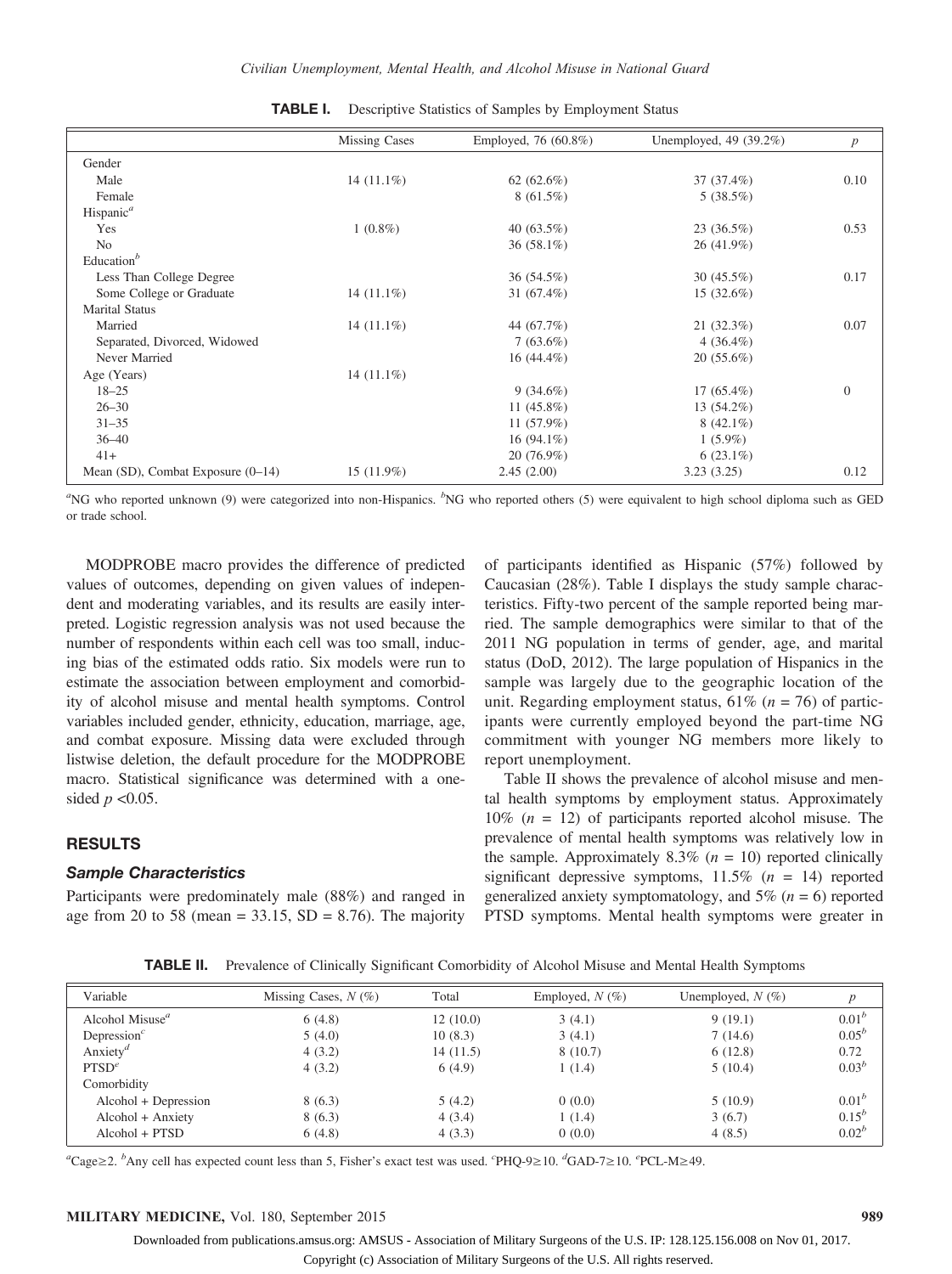|                                       | Unstandardized Coefficient (SE) |                       |                   |  |  |
|---------------------------------------|---------------------------------|-----------------------|-------------------|--|--|
|                                       | Depression ( $n = 107$ )        | Anxiety ( $n = 106$ ) | PTSD $(n = 107)$  |  |  |
| Constant                              | $5.85(2.06)$ **                 | 3.54(2.64)            | $18.16(5.02)$ *** |  |  |
| Male                                  | 0.18(1.17)                      | $-0.59(1.50)$         | 1.33(2.85)        |  |  |
| Hispanic                              | 0.58(0.71)                      | 0.44(0.91)            | 1.66(1.72)        |  |  |
| Some College or Graduates             | $-0.75(0.78)$                   | $-0.09(1.00)$         | $-3.52(1.90)$     |  |  |
| Separated                             | 0.86(1.16)                      | 0.46(1.48)            | $-3.00(2.82)$     |  |  |
| Never Married                         | $-0.38(0.86)$                   | 0.06(1.11)            | $-0.75(2.10)$     |  |  |
| Age                                   | $-0.01(0.05)$                   | $-0.02(0.07)$         | 0.02(0.12)        |  |  |
| Combat Exposure                       | $0.45(0.15)$ **                 | $0.54(0.19)$ **       | $2.06(0.35)$ ***  |  |  |
| Unemployment                          | $-0.96(0.81)$                   | $-0.62(1.04)$         | $-0.99(1.97)$     |  |  |
| Alcohol Misuse (Cage $\geq$ 2)        | $-0.28(2.13)$                   | 2.46(2.72)            | 3.48(5.18)        |  |  |
| Unemployment + Alcohol Misuse         | $6.97(2.55)$ **                 | 3.20(3.26)            | $12.99(6.21)$ *   |  |  |
| <b>Explained Variance</b>             | $R^2 = 0.38$                    | $R^2 = 0.24$          | $R^2 = 0.50$      |  |  |
| $R^2$ Increase Because of Interaction | 0.05                            | 0.01                  | 0.02              |  |  |

TABLE III. Models With Interaction Terms Between Employment Status and Alcohol Misuse

 $*_{p}$  < 0.05.  $*_{p}$  < 0.01.  $*_{p}$  < 0.001.

those who lacked civilian employment. Results indicated that those with comorbid alcohol misuse with either depressive symptoms or PTSD symptoms were significantly more likely to lack civilian employment ( $p < 0.05$ ). However, for comorbid alcohol misuse and anxiety symptoms, there was not a significant relationship with employment status ( $p > 0.05$ ).

Table III presents a summary of the models for the interaction testing. The initial interaction analysis revealed a significant interaction between current employment status and alcohol misuse for depression and PTSD ( $p < 0.05$ ). Combat exposure was the only controlled variable significant in the model. The variance explained by mental health symptoms ranged from 24% to 50%. Figure 1 presents graphical representations of the interactions and shows that those who lacked civilian employment and reported alcohol misuse showed greater symptoms of PTSD and depression. Conversely, those who lacked civilian employment but reported no alcohol misuse showed significantly fewer mental health symptoms. Thus, alcohol misuse moderates the relationship between civilian unemployment and mental health symptoms (depression and PTSD) among NG personnel.

## **DISCUSSION**

In this study, 39% of NG members experienced civilian unemployment at 3 months postdeployment. Others have reported civilian unemployment of NG personnel as high as 50%.<sup>16</sup> It is plausible that the difference between the present study and that of Elbogen et al<sup>16</sup> is attributable to unit type. Elbogen et al  $16$  recruited participants from infantry units, whereas our study recruited participants from an aviation unit where more unit members may possess job skills that are more transferrable to civilian jobs. The mental health status of the NG personnel from an aviation unit in the present study is consistent with the mental health status of similar aviation units.49 Findings supported the first study hypothesis as higher mental health symptoms were observed in NG personnel who lacked civilian employment compared to NG personnel who had civilian employment. Symptoms of depression, anxiety, and PTSD were more prevalent in the civilian unemployed participants. For those participants who did describe experiencing combat, levels of exposure were





#### 990 MILITARY MEDICINE, Vol. 180, September 2015

Downloaded from publications.amsus.org: AMSUS - Association of Military Surgeons of the U.S. IP: 128.125.156.008 on Nov 01, 2017.

Copyright (c) Association of Military Surgeons of the U.S. All rights reserved.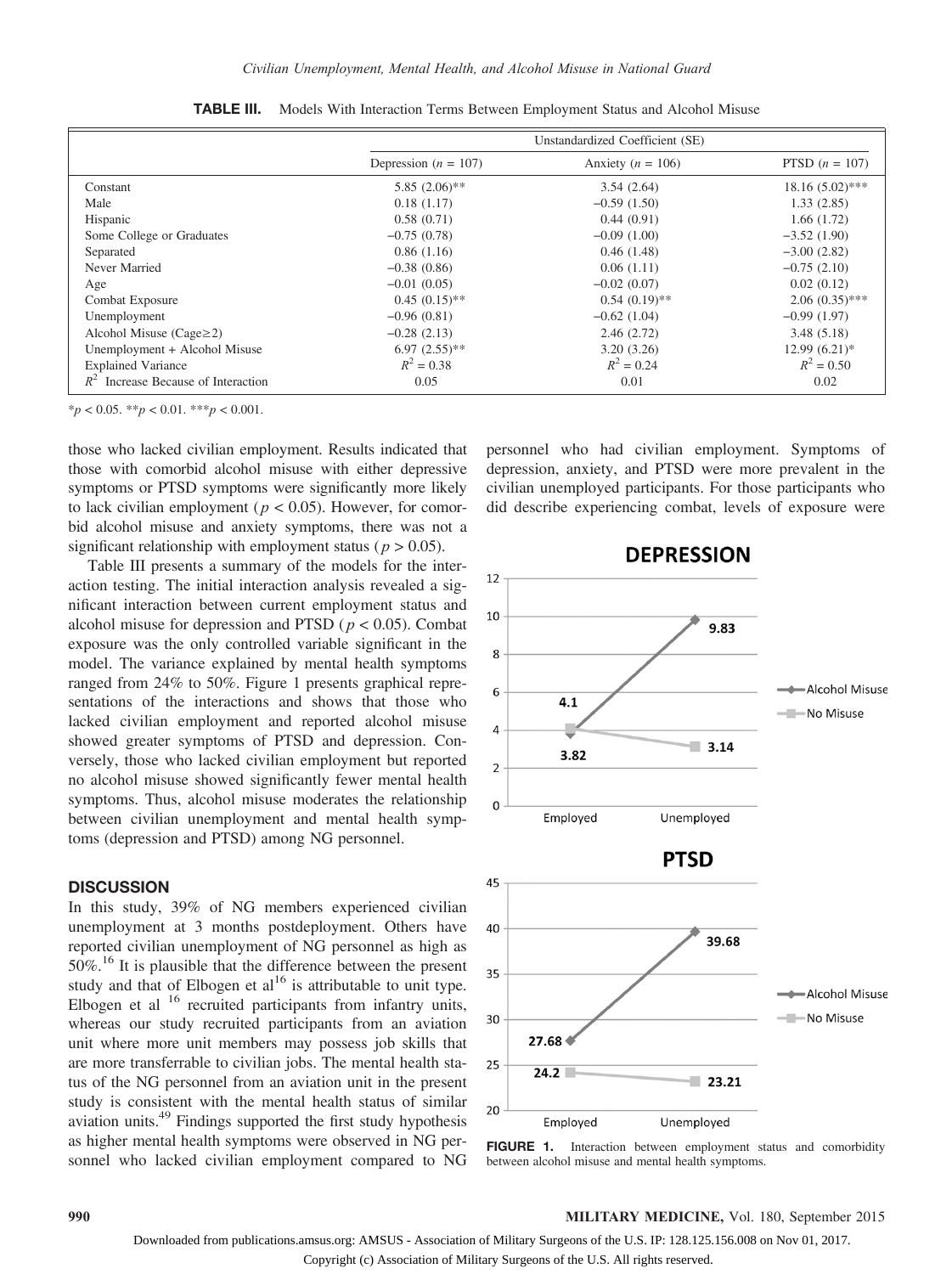significantly related to mental health symptoms. Even among NG members in a unit with lower combat exposure, participants with higher rates of combat exposure were more likely to experience symptoms of depression, anxiety, and PTSD.

Ten percent of current sample met criteria for alcohol misuse, which was determined with self-reported measure.<sup>44</sup> This is most consistent with a study by Jacobson et  $al$ ,  $14$ where approximately 10% to 12% of the sample reported heavy drinking. Most importantly related to alcohol consumption, the regression model revealed alcohol misuse was a significant moderating variable for depression and PTSD with NG personnel who lack civilian employment. These results partially supported the second study hypothesis as the presence of alcohol misuse differentiated the relationship between civilian unemployment and symptoms of depression and PTSD but not anxiety. Contradictory to civilian literature that has clearly demonstrated a link between mental health and unemployment, $12$  in the present study, civilian unemployment was significantly related to depression and PTSD only when alcohol misuse was also present. Those who lacked civilian employment but reported no alcohol misuse showed significantly fewer PTSD or depression symptoms.

These results suggest NG civilian unemployment after a military deployment may be qualitatively different from other populations who experience unemployment. The parttime employment provided through NG service may create a partial protective factor against the negative outcomes resulting from civilian unemployment following deployment. This may happen through several avenues. First, part-time NG employment may reduce the financial strain and stress associated with "total" unemployment. Reducing that stress may lessen the susceptibility to other negative psychological outcomes. Second, the part-time NG employment and service member status may reduce the stigma associated with civilian unemployment. Turner $^{50}$  describes the possible damage to an individual's concept of self-worth from unemployment. This could stem from the negative perception of the unemployed from society as well as internally from the individual. It is possible that the respected status and identity of a service member protects against potential damage to self-worth with psychological consequences. Of course it is important to note that this possible protective factor appears to be irrelevant when alcohol misuse is present.

Another possible explanation for the relationship between unemployment, alcohol misuse, and mental health symptoms demonstrated in this study could be the use of alcohol as a form of self-medication. Unemployed NG personnel with mental health symptoms may be using alcohol as a way of managing their symptoms. The role of alcohol misuse as a moderator in the development of mental health symptoms of depression and PTSD is an important finding. Postdeployment reintegration is a high-risk period for alcohol misuse as well as the development of mental health symptoms. $14,34$  Findings of this study suggest NG may be at an increased risk for comorbidity of alcohol misuse and mental health symptoms.

Although the findings are comparable to existing literature on the prevalence of comorbidity between alcohol misuse and mental health symptoms among NG personnel and other Veterans, $14,34$  the findings of this study broaden the issue by considering the variable of civilian employment.

As with all studies, the present research has several limitations that must be considered. As a cross-sectional study, causal relationships cannot be established. In particular, the underlying mechanisms by which the high comorbidity is associated with civilian unemployment cannot be determined.51,52 The directionality of the relationships in the model could also be challenged as some literature has suggested alcohol misuse and/or mental health symptoms cause unemployment. These contradictions of causal chains and directionality in the association among mental health symptoms, employment, and alcohol misuse require well-designed longitudinal studies allowing for more confidence in establishing such relationships.

This study did not use random sampling in recruiting participants, which limits the generalizability of findings. The study measure for unemployment creates limitations for closely examining the variable. Although participants were asked to report their civilian employment status, further data were not collected on the reason for not having a civilian job. As data were collected 3 months after return, it is possible some participants were taking personal time off after the deployment by choice. Information was not collected on possible physical or mental impediments to employment that may impact the relationships demonstrated in the findings. The cross-sectional study design also disallowed the opportunity to explore changes in employment status further after return. Despite these limitations, the study is the first to present NG employment as a possible protective factor in the development of symptoms of PTSD and depression during reintegration.

## ACKNOWLEDGMENTS

This work was conducted with support from the Science Applications International Corporation and the Los Angeles County Department of Mental Health.

#### REFERENCES

- 1. Griffith J: Homecoming of soldiers who are citizens: re-employment and financial status of returning Army National Guard soldiers from Operations Iraqi Freedom (OIF) and Enduring Freedom (OEF). Work 2015; 50(1): 85–96.
- 2. Interian A, Kline A, Callahan L, Losonczy M: Readjustment stressors and early mental health treatment seeking by returning National Guard soldiers with PTSD. Psychiatr Serv 2012; 63(9): 855–61.
- 3. Pincus SH, House R, Christenson J, Adler LE: The emotional cycle of deployment: a military family perspective. US Army Med Dept J 2001; 4(5): 6.
- 4. Burnett-Zeigler I, Valenstein M, Ilgen M, Blow AJ, Gorman LA, Zivin K: Civilian employment among recently returning Afghanistan and Iraq national guard veterans. Mil Med 2011; 176(6): 639–46.
- 5. Gorman LA, Blow AJ, Ames BD, Reed PL: National Guard families after combat: mental health, use of mental health services, and perceived treatment barriers. Psychiatr Serv 2011; 62(1): 28–34.

Downloaded from publications.amsus.org: AMSUS - Association of Military Surgeons of the U.S. IP: 128.125.156.008 on Nov 01, 2017.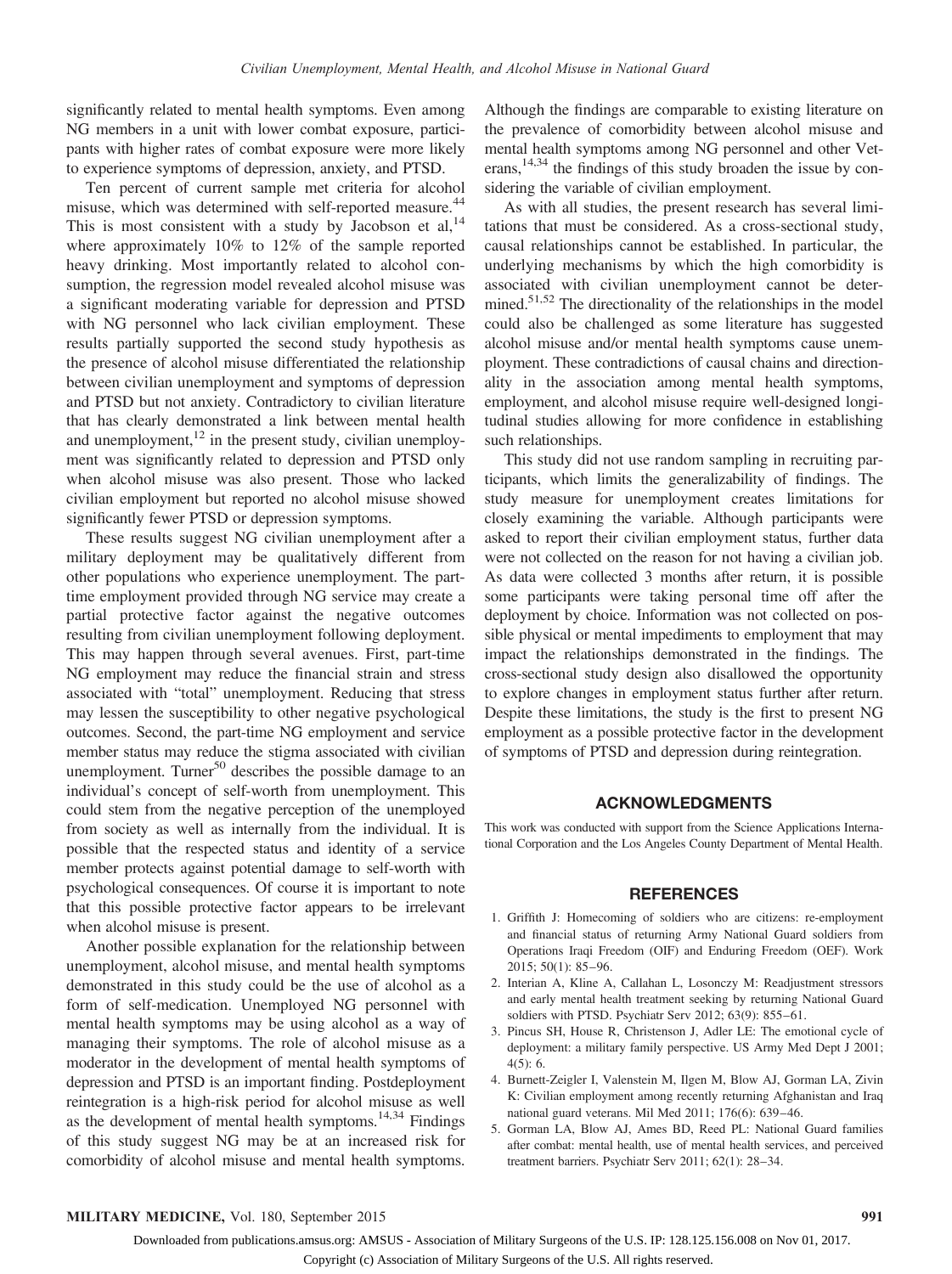- 6. Khaylis A, Polusny MA, Erbes CR, Gewirtz A, Rath M: Posttraumatic stress, family adjustment, and treatment preferences among National Guard soldiers deployed to OEF/OIF. Mil Med 2011; 176(2): 126–31.
- 7. Wilcox SL, Rank MG: Chapter 63: Transitioning through the deployment cycle, p 306. In: Military Psychologists' Desk Reference. Oxford, Oxford University Press, 2013.
- 8. Wilcox SL, Oh H, Redmond SA, et al: A scope of the problem: postdeployment reintegration challenges in a National Guard Unit. Work 2015; 50(1): 73–83.
- 9. Greden JF, Valenstein M, Spinner J, et al: Buddy-to-Buddy, a citizen soldier peer support program to counteract stigma, PTSD, depression, and suicide. Ann N Y Acad Sci 2010; 1208(1): 90–7.
- 10. Institute of Medicine: Returning Home from Iraq and Afghanistan: Assessment of Readjustment Needs of Veterans, Service Members, and Their Families, 2013. Available at http://www.iom.edu/~/media/Files/ Report%20Files/2013/Returning-Home-Iraq-Afghanistan/Returning-Home-Iraq-Afghanistan-RB.pdf; accessed April 2, 2014.
- 11. U.S. Department of Labor: Uniformed Services Employment and Reemployment Act of 1994: Annual Report to Congress, 2012. Available at http://www.dol.gov/vets/programs/userra/2012USERRAReport.pdf; accessed April 2, 2014.
- 12. Zivin K, Bohnert AS, Mezuk B, et al: Employment status of patients in the VA health system: implications for mental health services. Psychiatr Serv 2011; 62(1): 35–8.
- 13. Adler AB, Bliese PD, Castro CAE: Deployment Psychology: Evidence-Based Strategies to Promote Mental Health in the Military. Washington, DC, American Psychological Association, 2011.
- 14. Jacobson IG, Ryan MA, Hooper TI, et al: Alcohol use and alcoholrelated problems before and after military combat deployment. JAMA 2008; 300(6): 663–75.
- 15. Walker JA: Employment and earnings of recent veterans: data from the CPS. Monthly Labor Rev 2010; 133(7): 3–9.
- 16. Elbogen EB, Johnson SC, Wagner HR, Newton VM, Beckham JC: Financial well-being and postdeployment adjustment among Iraq and Afghanistan war veterans. Mil Med 2012; 177(6): 669–75.
- 17. Scott WJ, McCone DR, Sayegh L, Looney JD, Jackson RJ: Mixed methods in a post-deployment study of US Army National Guard soldiers. J Workplace Behav Health 2011; 26(4): 275–95.
- 18. California Department of Veterans Affairs: California Veterans Needs Assessment: Policy Implications for the Future, September 2011; Available at https://www.calvet.ca.gov/Documents/CAVeteransNeedsAssessment.pdf; accessed March 20, 2014.
- 19. Thomas JL, Wilk JE, Riviere LA, McGurk D, Castro CA, Hoge CW: Prevalence of mental health problems and functional impairment among active component and National Guard soldiers 3 and 12 months following combat in Iraq. Arch Gen Psychiatry 2010; 67(6): 614–23.
- 20. Kehle SM, Reddy MK, Ferrier-Auerbach AG, Erbes CR, Arbisi PA, Polusny MA: Psychiatric diagnoses, comorbidity, and functioning in National Guard troops deployed to Iraq. J Psychiatr Res 2011; 45(1): 126–32.
- 21. Milliken CS, Auchterlonie JL, Hoge CW: Longitudinal assessment of mental health problems among active and reserve component soldiers returning from the Iraq war. JAMA 2007; 298(18): 2141–8.
- 22. Riviere LA, Kendall-Robbins A, McGurk D, Castro CA, Hoge CW: Coming home may hurt: risk factors for mental ill health in US reservists after deployment in Iraq. Br J Psychiatry 2011; 198(2): 136–42.
- 23. McKee-Ryan F, Song Z, Wanberg CR, Kinicki AJ: Psychological and physical well-being during unemployment: a meta-analytic study. J Applied Psychol 2005; 90(1): 53–76.
- 24. Wanberg CR: The individual experience of unemployment. Ann Rev Psychol 2012; 63: 369–96.
- 25. Paul KI, Moser K: Unemployment impairs mental health: meta-analyses. J Vocat Behav 2009; 74(3): 264–82.
- 26. Vinokur A, Caplan RD, Williams CC: Effects of recent and past stress on mental health: coping with unemployment among Vietnam veterans and nonveterans. J Appl Soc Psychol 1987; 17(8): 710–30.
- 27. Zatzick DF, Marmar CR, Weiss DS, et al: Posttraumatic stress disorder and functioning and quality of life outcomes in a nationally representative sample of male Vietnam veterans. Am J Psychiatry 1997; 154(12): 1690–5.
- 28. Feng W, Zhou W, Butler JS, Booth BM, French MT: The impact of problem drinking on employment. Health Econ 2001; 10(6): 509–21.
- 29. Mullahy J, Sindelar JL: Alcoholism and income: the role of indirect effects. Milbank Q 1994; 72(2): 359–75.
- 30. Popovici I, French MT: Binge drinking and sleep problems among young adults. Drug Alcohol Depend 2013; 132(1): 207–15.
- 31. Eisen SV, Schultz MR, Vogt D, et al: Mental and physical health status and alcohol and drug use following return from deployment to Iraq or Afghanistan. Am J Public Health 2012; 102(Suppl 1): S66–73.
- 32. Hasin DS, Stinson FS, Ogburn E, Grant BF: Prevalence, correlates, disability, and comorbidity of DSM-IV alcohol abuse and dependence in the United States: results from the National Epidemiologic Survey on Alcohol and Related Conditions. Arch Gen Psychiatry 2007; 64(7): 830–42.
- 33. Armed Forces Health Surveillance Center: Alcohol-related diagnoses, active component, US Armed Forces, 2001-2010. MSMR 2011; 18(10):  $9 - 13$ .
- 34. Seal KH, Cohen G, Waldrop A, Cohen BE, Maguen S, Ren L: Substance use disorders in Iraq and Afghanistan veterans in VA healthcare, 2001–2010: implications for screening, diagnosis and treatment. Drug Alcohol Depend 2011; 116(1): 93–101.
- 35. Hoge CW, Castro CA, Messer SC, McGurk D, Cotting DI, Koffman RL: Combat duty in Iraq and Afghanistan, mental health problems, and barriers to care. N Engl J Med 2004; 351(1): 13–22.
- 36. King LA, King DW, Vogt DS, Knight J, Samper RE: Deployment Risk and Resilience Inventory: a collection of measures for studying deployment-related experiences of military personnel and veterans. Mil Psychol 2006; 18(2): 89–120.
- 37. Vogt DS, Proctor SP, King DW, King LA, Vasterling JJ: Validation of scales from the Deployment Risk and Resilience Inventory in a sample of Operation Iraqi Freedom veterans. Assessment 2008; 15(4): 391–403.
- 38. Kroenke K, Spitzer RL, Williams JB: The Phq-9. J Gen Intern Med 2001; 16(9): 606–13.
- 39. Spitzer RL, Kroenke K, Williams JB, Löwe B: A brief measure for assessing generalized anxiety disorder: the GAD-7. Arch Intern Med 2006; 166(10): 1092–7.
- 40. Weathers FW, Litz BT, Herman DS, Huska JA, Keane TM: The PTSD Checklist (PCL): reliability, validity, and diagnostic utility. Paper presented at Annual Convention of the International Society for Traumatic Stress Studies, 1993.
- 41. Tanielian TL, Jaycox L (editors): Invisible Wounds of War: Psychological and Cognitive Injuries, Their Consequences, and Services to Assist Recovery, Vol 1. Santa Monica, CA, RAND Corporation, 2008.
- 42. Ewing JA: Detecting alcoholism: the CAGE questionnaire. JAMA 1984; 252(14): 1905–7.
- 43. Dhalla S, Kopec JA: The CAGE questionnaire for alcohol misuse: a review of reliability and validity studies. Clin Invest Med 2007; 30(1): 33–41.
- 44. Mayfield D, McLeod G, Hall P: The CAGE questionnaire: validation of a new alcoholism screening instrument. Am J Psychiatry 1974; 131(10): 1121–3.
- 45. Teitelbaum LM, Carey KB: Temporal stability of alcohol screening measures in a psychiatric setting. Psychol Addict Behav 2000; 14(4):  $401 - 4$ .
- 46. Rumpf H-J, Hapke U, Meyer C, John U: Screening for alcohol use disorders and at-risk drinking in the general population: psychometric performance of three questionnaires. Alcohol Alcohol 2002; 37(3): 261–8.
- 47. Baron RM, Kenny DA: The moderator–mediator variable distinction in social psychological research: conceptual, strategic, and statistical considerations. J Person Soc Psychol 1986; 51(6): 1173–82.
- 48. Hayes AF, Matthes J: Computational procedures for probing interactions in OLS and logistic regression: SPSS and SAS implementations. Behav Res Methods 2009; 41(3): 924–36.

## 992 MILITARY MEDICINE, Vol. 180, September 2015

Downloaded from publications.amsus.org: AMSUS - Association of Military Surgeons of the U.S. IP: 128.125.156.008 on Nov 01, 2017.

Copyright (c) Association of Military Surgeons of the U.S. All rights reserved.